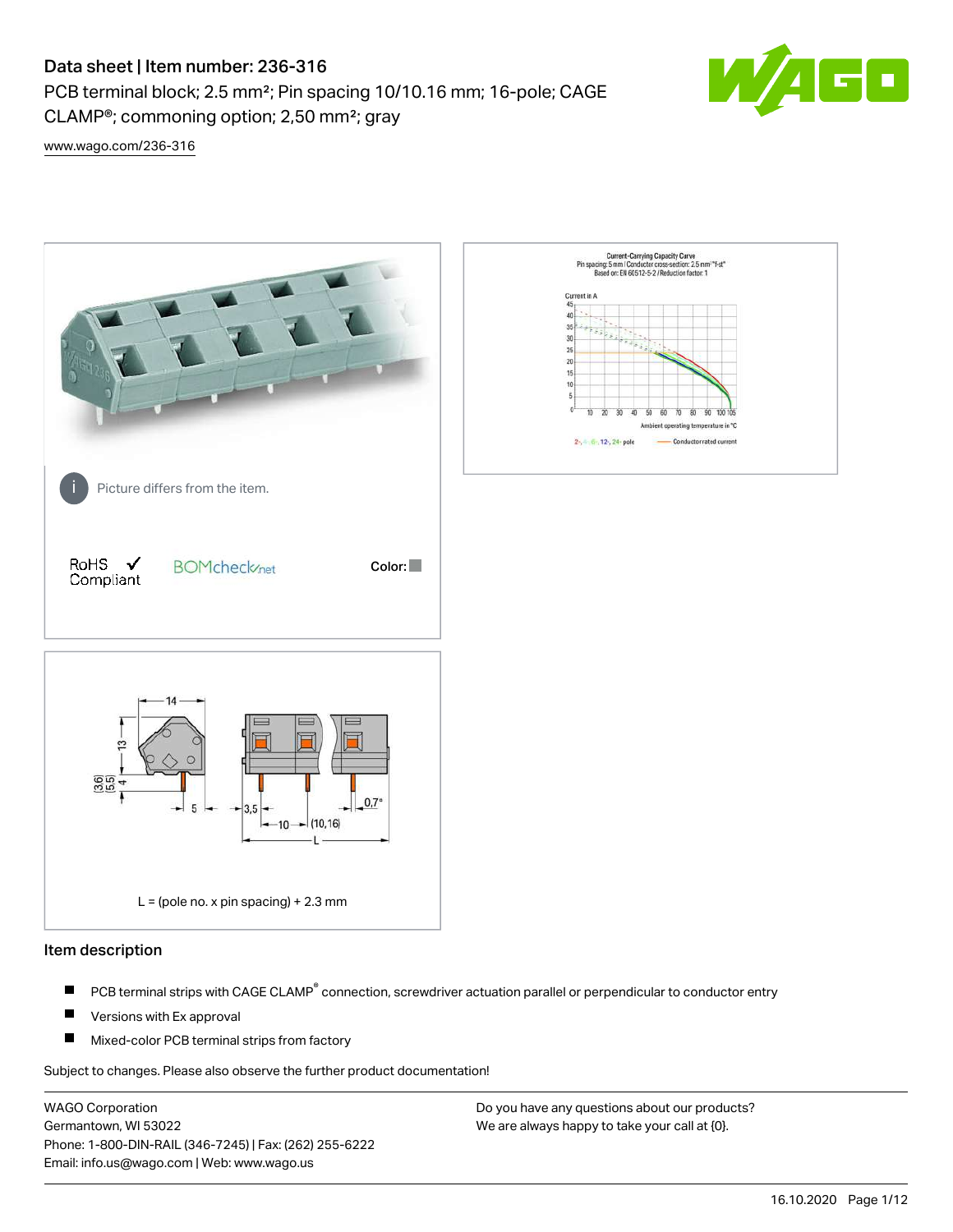

- $\blacksquare$ Operating tools for factory wiring
- $\blacksquare$ 45° conductor entry angle permits a wide range of applications and wiring options
- $\blacksquare$ Set to metric or inch pin spacing by compressing PCB terminal strips or pulling them apart

## Data

# Electrical data

### Ratings per IEC/EN 60664-1

| Ratings per                 | IEC/EN 60664-1                                                        |
|-----------------------------|-----------------------------------------------------------------------|
| Rated voltage (III / 3)     | 630 V                                                                 |
| Rated surge voltage (III/3) | 8 <sub>kV</sub>                                                       |
| Rated voltage (III/2)       | 1000V                                                                 |
| Rated surge voltage (III/2) | 8 <sub>kV</sub>                                                       |
| Nominal voltage (II/2)      | 1000V                                                                 |
| Rated surge voltage (II/2)  | 8 <sub>kV</sub>                                                       |
| Rated current               | 24 A                                                                  |
| Legend (ratings)            | $(III / 2)$ $\triangle$ Overvoltage category III / Pollution degree 2 |

## Ratings per UL 1059

| Approvals per                  | UL 1059 |
|--------------------------------|---------|
| Rated voltage UL (Use Group B) | 300 V   |
| Rated current UL (Use Group B) | 15 A    |
| Rated voltage UL (Use Group D) | 300 V   |
| Rated current UL (Use Group D) | 10 A    |

### Ratings per CSA

| Approvals per                   | CSA   |
|---------------------------------|-------|
| Rated voltage CSA (Use Group B) | 300 V |
| Rated current CSA (Use Group B) | 15 A  |
| Rated voltage CSA (Use Group D) | 300 V |
| Rated current CSA (Use Group D) | 10 A  |

## Connection data

| Connection technology | CAGE CLAMP                              |
|-----------------------|-----------------------------------------|
| Actuation type        | Operating tool                          |
| Solid conductor       | $0.08$ 2.5 mm <sup>2</sup> / 28  12 AWG |

Subject to changes. Please also observe the further product documentation!

| <b>WAGO Corporation</b>                                | Do you have any questions about our products? |
|--------------------------------------------------------|-----------------------------------------------|
| Germantown, WI 53022                                   | We are always happy to take your call at {0}. |
| Phone: 1-800-DIN-RAIL (346-7245)   Fax: (262) 255-6222 |                                               |
| Email: info.us@wago.com   Web: www.wago.us             |                                               |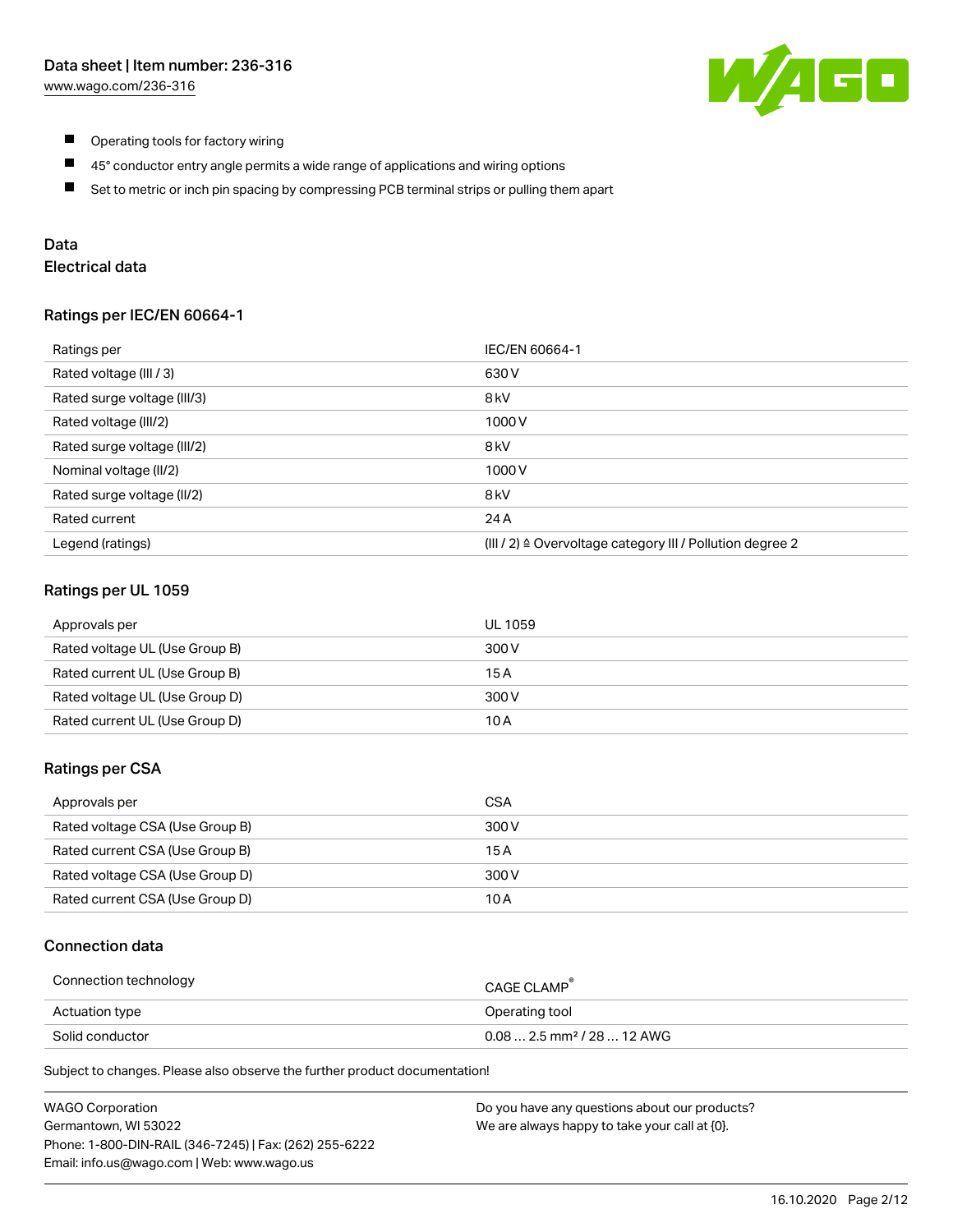# Data sheet | Item number: 236-316

[www.wago.com/236-316](http://www.wago.com/236-316)



| Fine-stranded conductor                           | $0.08$ 2.5 mm <sup>2</sup> / 28  12 AWG |
|---------------------------------------------------|-----------------------------------------|
| Fine-stranded conductor; with insulated ferrule   | $0.251.5$ mm <sup>2</sup>               |
| Fine-stranded conductor; with uninsulated ferrule | $0.251.5$ mm <sup>2</sup>               |
| Strip length                                      | $56$ mm / 0.2  0.24 inch                |
| Conductor connection direction to PCB             | 45°                                     |
| Pole No.                                          | 16                                      |
| Total number of connection points                 | 16                                      |
| Total number of potentials                        | 16                                      |
| Number of connection types                        |                                         |
| Number of levels                                  |                                         |
| Note (conductor cross-section)                    | 12 AWG: THHN, THWN                      |

# Physical data

| Pin spacing                          | 10/10.16 mm / 0.394/0.4 inch |
|--------------------------------------|------------------------------|
| Width                                | 162.3 mm / 6.39 inch         |
| Height                               | 17 mm / 0.669 inch           |
| Height from the surface              | 13 mm / 0.512 inch           |
| Depth                                | 14 mm / 0.551 inch           |
| Solder pin length                    | 4 mm                         |
| Solder pin dimensions                | $0.7 \times 0.7$ mm          |
| Drilled hole diameter with tolerance | 1.1 $(+0.1)$ mm              |

## PCB contact

| PCB contact                         | THT                                      |
|-------------------------------------|------------------------------------------|
| Solder pin arrangement              | over the entire terminal strip (in-line) |
| Number of solder pins per potential |                                          |

## Material Data

| Color                       | gray                                  |
|-----------------------------|---------------------------------------|
| Material group              |                                       |
| Insulation material         | Polyamide (PA66)                      |
| Flammability class per UL94 | V <sub>0</sub>                        |
| Clamping spring material    | Chrome nickel spring steel (CrNi)     |
| Contact material            | Electrolytic copper $(E_{\text{CL}})$ |
| Contact plating             | tin-plated                            |
| Fire load                   | 0.388 MJ                              |

Subject to changes. Please also observe the further product documentation!

| <b>WAGO Corporation</b>                                | Do you have any questions about our products? |
|--------------------------------------------------------|-----------------------------------------------|
| Germantown, WI 53022                                   | We are always happy to take your call at {0}. |
| Phone: 1-800-DIN-RAIL (346-7245)   Fax: (262) 255-6222 |                                               |
| Email: info.us@wago.com   Web: www.wago.us             |                                               |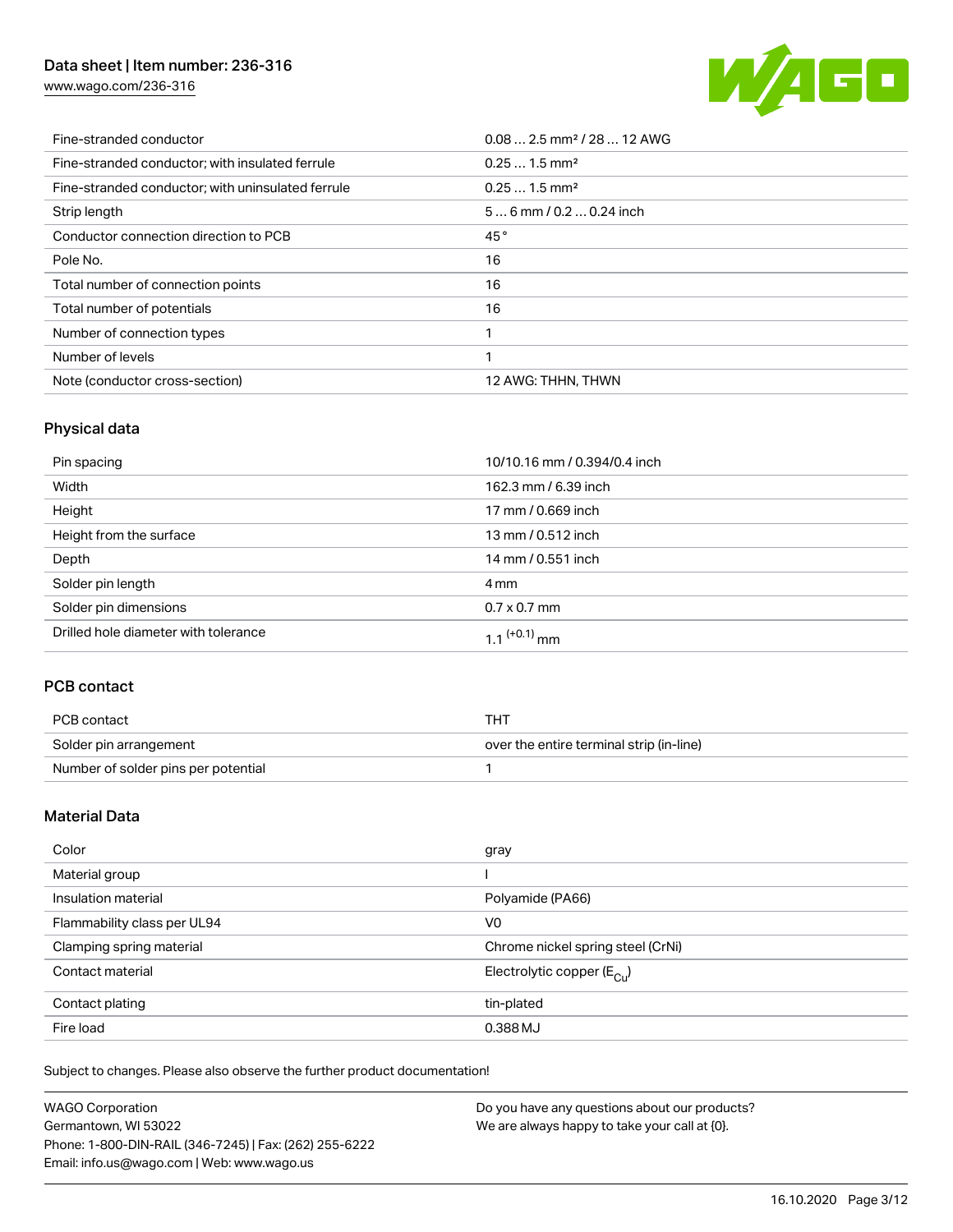[www.wago.com/236-316](http://www.wago.com/236-316)



| Weight                            | 20.1 <sub>q</sub> |  |
|-----------------------------------|-------------------|--|
| <b>Environmental Requirements</b> |                   |  |
| Limit temperature range           | -60  +105 °C      |  |

### Commercial data

| Product Group         | 4 (Printed Circuit) |
|-----------------------|---------------------|
| Packaging type        | <b>BOX</b>          |
| Country of origin     | CН                  |
| <b>GTIN</b>           | 4044918768573       |
| Customs tariff number | 85369010000         |

# Approvals / Certificates

## Country specific Approvals

|             |                                 |                                 | Certificate |
|-------------|---------------------------------|---------------------------------|-------------|
| Logo        | Approval                        | <b>Additional Approval Text</b> | name        |
|             | <b>CCA</b>                      | EN 60947                        | NTR NL-     |
|             | <b>DEKRA Certification B.V.</b> |                                 | 7109        |
|             | <b>CCA</b>                      | EN 60998                        | NTR NL-     |
|             | DEKRA Certification B.V.        |                                 | 7195        |
|             | <b>CCA</b>                      | EN 60947                        | 2168090.01  |
| <b>KEMA</b> | DEKRA Certification B.V.        |                                 |             |
|             | <b>CSA</b>                      | C22.2 No. 158                   | 1673957     |
|             | <b>DEKRA Certification B.V.</b> |                                 |             |

### Ship Approvals

| Logo               | Approval                                                                                    | <b>Additional Approval Text</b> | Certificate<br>name |
|--------------------|---------------------------------------------------------------------------------------------|---------------------------------|---------------------|
| 嚩<br><b>BUREAU</b> | BV<br>Bureau Veritas S.A.                                                                   | IEC 60998                       | 11915/D0<br>BV      |
|                    | <b>DNV GL</b><br>Subject to changes. Please also observe the further product documentation! | $\overline{\phantom{0}}$        | TAE000016Z          |
|                    |                                                                                             |                                 |                     |

| WAGO Corporation                                       | Do you have any questions about our products? |
|--------------------------------------------------------|-----------------------------------------------|
| Germantown. WI 53022                                   | We are always happy to take your call at {0}. |
| Phone: 1-800-DIN-RAIL (346-7245)   Fax: (262) 255-6222 |                                               |
| Email: info.us@wago.com   Web: www.wago.us             |                                               |
|                                                        |                                               |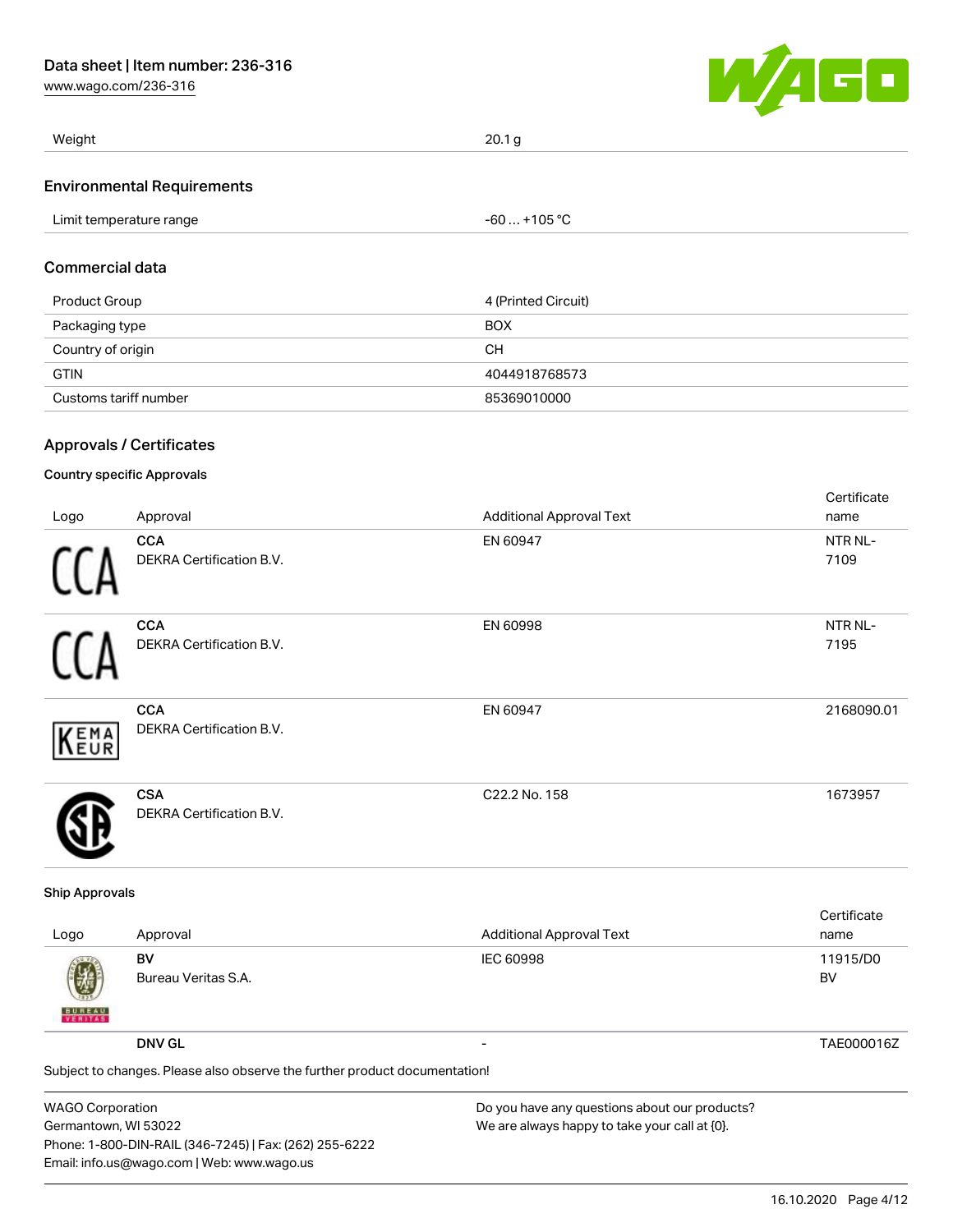

Det Norske Veritas, Germanischer Lloyd

### UL-Approvals

|      |                                |                                 | Certificate |
|------|--------------------------------|---------------------------------|-------------|
| Logo | Approval                       | <b>Additional Approval Text</b> | name        |
|      | UR                             | <b>UL 1059</b>                  | 20180629-   |
| L    | Underwriters Laboratories Inc. |                                 | E45172      |

## Counterpart

## Compatible products

#### ferrule

| Item no.: 216-101<br>Ferrule; Sleeve for 0.5 mm <sup>2</sup> / AWG 22; uninsulated; electro-tin plated; silver-colored  | www.wago.com/216-101 |
|-------------------------------------------------------------------------------------------------------------------------|----------------------|
| Item no.: 216-102<br>Ferrule; Sleeve for 0.75 mm <sup>2</sup> / AWG 20; uninsulated; electro-tin plated; silver-colored | www.wago.com/216-102 |
| Item no.: 216-103<br>Ferrule; Sleeve for 1 mm <sup>2</sup> / AWG 18; uninsulated; electro-tin plated                    | www.wago.com/216-103 |
| Item no.: 216-104<br>Ferrule; Sleeve for 1.5 mm <sup>2</sup> / AWG 16; uninsulated; electro-tin plated; silver-colored  | www.wago.com/216-104 |
| Item no.: 216-121<br>Ferrule; Sleeve for 0.5 mm <sup>2</sup> / AWG 22; uninsulated; electro-tin plated; silver-colored  | www.wago.com/216-121 |
| Item no.: 216-122<br>Ferrule; Sleeve for 0.75 mm <sup>2</sup> / AWG 20; uninsulated; electro-tin plated; silver-colored | www.wago.com/216-122 |
| Item no.: 216-123<br>Ferrule; Sleeve for 1 mm <sup>2</sup> / AWG 18; uninsulated; electro-tin plated; silver-colored    | www.wago.com/216-123 |
| Item no.: 216-124<br>Ferrule; Sleeve for 1.5 mm <sup>2</sup> / AWG 16; uninsulated; electro-tin plated                  | www.wago.com/216-124 |
| Item no.: 216-131<br>Ferrule; Sleeve for 0.25 mm <sup>2</sup> / AWG 24; uninsulated; electro-tin plated; silver-colored | www.wago.com/216-131 |

Subject to changes. Please also observe the further product documentation!

WAGO Corporation Germantown, WI 53022 Phone: 1-800-DIN-RAIL (346-7245) | Fax: (262) 255-6222 Email: info.us@wago.com | Web: www.wago.us

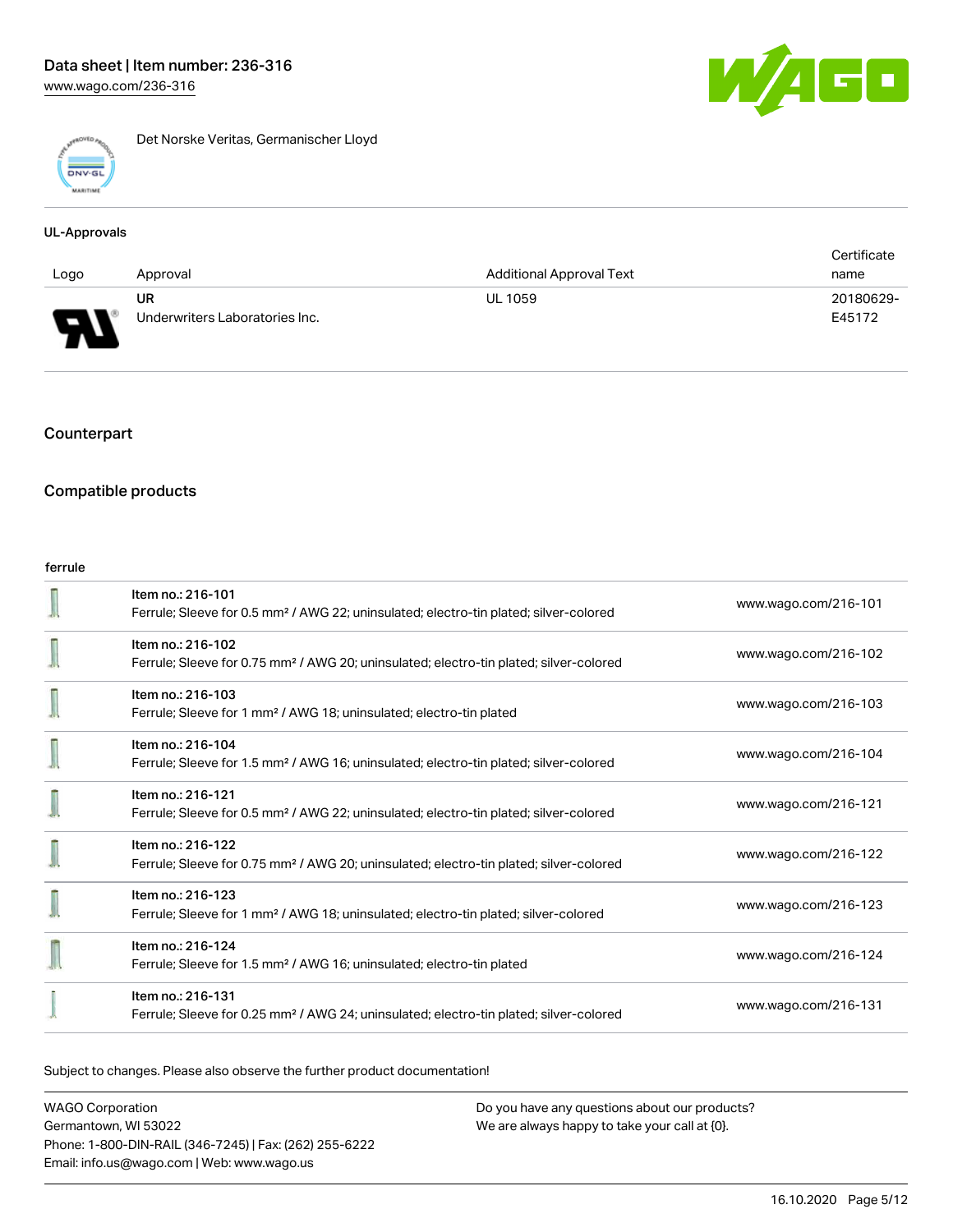# Data sheet | Item number: 236-316

[www.wago.com/236-316](http://www.wago.com/236-316)



| Item no.: 216-132<br>Ferrule; Sleeve for 0.34 mm <sup>2</sup> / AWG 24; uninsulated; electro-tin plated                                                                                           | www.wago.com/216-132 |
|---------------------------------------------------------------------------------------------------------------------------------------------------------------------------------------------------|----------------------|
| Item no.: 216-141<br>Ferrule; Sleeve for 0.5 mm <sup>2</sup> / 20 AWG; uninsulated; electro-tin plated; electrolytic copper; gastight<br>crimped; acc. to DIN 46228, Part 1/08.92                 | www.wago.com/216-141 |
| Item no.: 216-142<br>Ferrule; Sleeve for 0.75 mm <sup>2</sup> / 18 AWG; uninsulated; electro-tin plated; electrolytic copper; gastight<br>crimped; acc. to DIN 46228, Part 1/08.92                | www.wago.com/216-142 |
| Item no.: 216-143<br>Ferrule; Sleeve for 1 mm <sup>2</sup> / AWG 18; uninsulated; electro-tin plated; electrolytic copper; gastight<br>crimped; acc. to DIN 46228, Part 1/08.92                   | www.wago.com/216-143 |
| Item no.: 216-144<br>Ferrule; Sleeve for 1.5 mm <sup>2</sup> / AWG 16; uninsulated; electro-tin plated; electrolytic copper; gastight<br>crimped; acc. to DIN 46228, Part 1/08.92; silver-colored | www.wago.com/216-144 |
| Item no.: 216-151<br>Ferrule; Sleeve for 0.25 mm <sup>2</sup> / AWG 24; uninsulated; electro-tin plated                                                                                           | www.wago.com/216-151 |
| Item no.: 216-152<br>Ferrule; Sleeve for 0.34 mm <sup>2</sup> / AWG 24; uninsulated; electro-tin plated                                                                                           | www.wago.com/216-152 |
| Item no.: 216-201<br>Ferrule; Sleeve for 0.5 mm <sup>2</sup> / 20 AWG; insulated; electro-tin plated; white                                                                                       | www.wago.com/216-201 |
| Item no.: 216-202<br>Ferrule; Sleeve for 0.75 mm <sup>2</sup> / 18 AWG; insulated; electro-tin plated; gray                                                                                       | www.wago.com/216-202 |
| Item no.: 216-203<br>Ferrule; Sleeve for 1 mm <sup>2</sup> / AWG 18; insulated; electro-tin plated; red                                                                                           | www.wago.com/216-203 |
| Item no.: 216-204<br>Ferrule; Sleeve for 1.5 mm <sup>2</sup> / AWG 16; insulated; electro-tin plated; black                                                                                       | www.wago.com/216-204 |
| Item no.: 216-221<br>Ferrule; Sleeve for 0.5 mm <sup>2</sup> / 20 AWG; insulated; electro-tin plated; white                                                                                       | www.wago.com/216-221 |
| Item no.: 216-222<br>Ferrule; Sleeve for 0.75 mm <sup>2</sup> / 18 AWG; insulated; electro-tin plated; gray                                                                                       | www.wago.com/216-222 |
| Item no.: 216-223<br>Ferrule; Sleeve for 1 mm <sup>2</sup> / AWG 18; insulated; electro-tin plated; red                                                                                           | www.wago.com/216-223 |
| Item no.: 216-224<br>Ferrule; Sleeve for 1.5 mm <sup>2</sup> / AWG 16; insulated; electro-tin plated; black                                                                                       | www.wago.com/216-224 |
| Item no.: 216-241<br>Ferrule; Sleeve for 0.5 mm <sup>2</sup> / 20 AWG; insulated; electro-tin plated; electrolytic copper; gastight<br>crimped; acc. to DIN 46228, Part 4/09.90; white            | www.wago.com/216-241 |
| Item no.: 216-242<br>Ferrule; Sleeve for 0.75 mm <sup>2</sup> / 18 AWG; insulated; electro-tin plated; electrolytic copper; gastight<br>crimped; acc. to DIN 46228, Part 4/09.90; gray            | www.wago.com/216-242 |
| 0.01000                                                                                                                                                                                           |                      |

Item no.: 216-243

Subject to changes. Please also observe the further product documentation!

WAGO Corporation Germantown, WI 53022 Phone: 1-800-DIN-RAIL (346-7245) | Fax: (262) 255-6222 Email: info.us@wago.com | Web: www.wago.us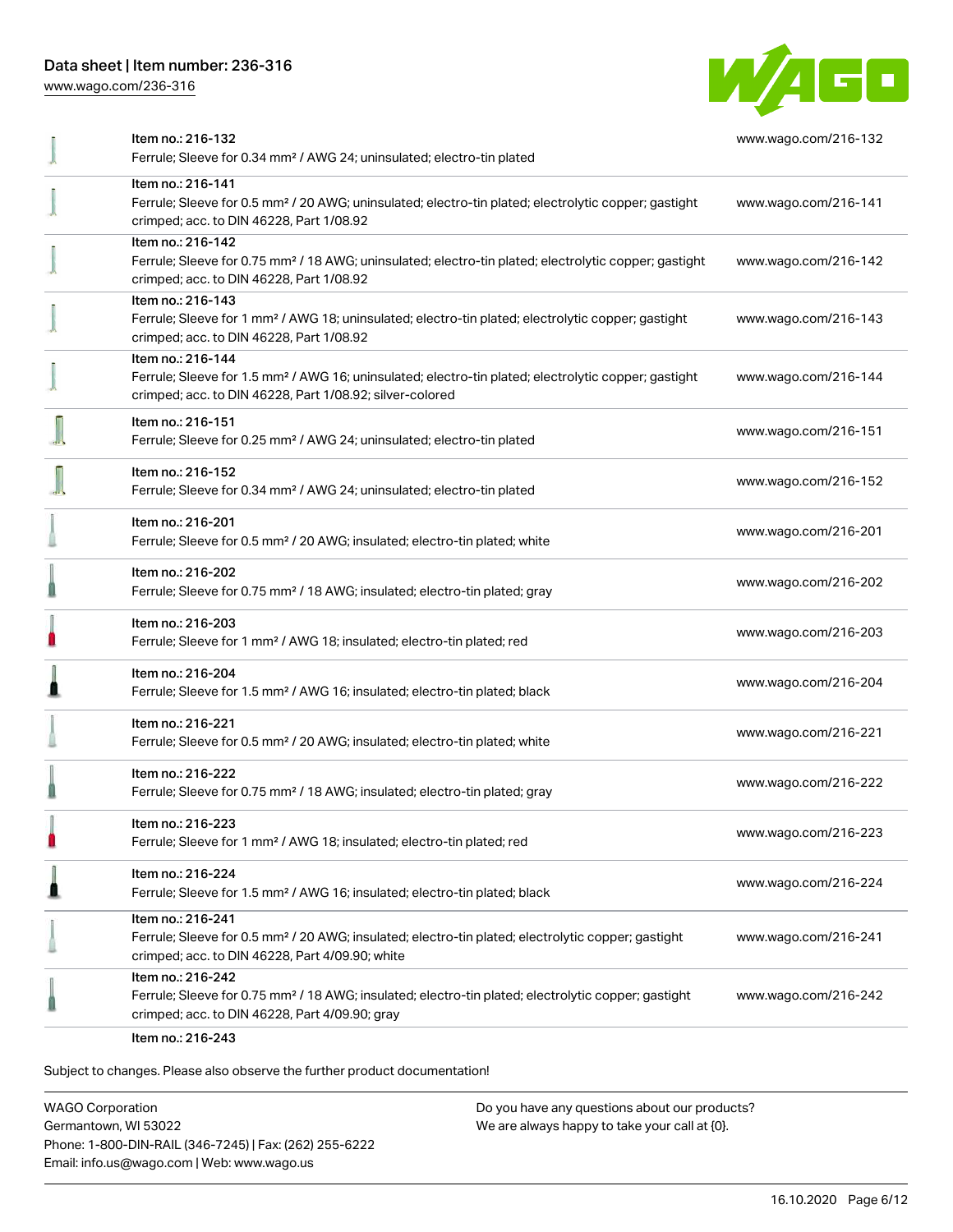

|                            | Ferrule; Sleeve for 1 mm <sup>2</sup> / AWG 18; insulated; electro-tin plated; electrolytic copper; gastight crimped; www.wago.com/216-243<br>acc. to DIN 46228, Part 4/09.90; red                      |                                   |
|----------------------------|---------------------------------------------------------------------------------------------------------------------------------------------------------------------------------------------------------|-----------------------------------|
|                            | Item no.: 216-244<br>Ferrule; Sleeve for 1.5 mm <sup>2</sup> / AWG 16; insulated; electro-tin plated; electrolytic copper; gastight<br>crimped; acc. to DIN 46228, Part 4/09.90; black                  | www.wago.com/216-244              |
|                            | Item no.: 216-262<br>Ferrule; Sleeve for 0.75 mm <sup>2</sup> / 18 AWG; insulated; electro-tin plated; electrolytic copper; gastight<br>crimped; acc. to DIN 46228, Part 4/09.90; gray                  | www.wago.com/216-262              |
|                            | Item no.: 216-263<br>Ferrule; Sleeve for 1 mm <sup>2</sup> / AWG 18; insulated; electro-tin plated; electrolytic copper; gastight crimped; www.wago.com/216-263<br>acc. to DIN 46228, Part 4/09.90; red |                                   |
|                            | Item no.: 216-264<br>Ferrule; Sleeve for 1.5 mm <sup>2</sup> / AWG 16; insulated; electro-tin plated; electrolytic copper; gastight<br>crimped; acc. to DIN 46228, Part 4/09.90; black                  | www.wago.com/216-264              |
|                            | Item no.: 216-284<br>Ferrule; Sleeve for 1.5 mm <sup>2</sup> / AWG 16; insulated; electro-tin plated; electrolytic copper; gastight<br>crimped; acc. to DIN 46228, Part 4/09.90; black                  | www.wago.com/216-284              |
|                            | Item no.: 216-301<br>Ferrule; Sleeve for 0.25 mm <sup>2</sup> / AWG 24; insulated; electro-tin plated; yellow                                                                                           | www.wago.com/216-301              |
|                            | Item no.: 216-302<br>Ferrule; Sleeve for 0.34 mm <sup>2</sup> / 22 AWG; insulated; electro-tin plated; green                                                                                            | www.wago.com/216-302              |
|                            | Item no.: 216-321<br>Ferrule; Sleeve for 0.25 mm <sup>2</sup> / AWG 24; insulated; electro-tin plated; yellow                                                                                           | www.wago.com/216-321              |
|                            | Item no.: 216-322<br>Ferrule; Sleeve for 0.34 mm <sup>2</sup> / 22 AWG; insulated; electro-tin plated; green                                                                                            | www.wago.com/216-322              |
| tools                      |                                                                                                                                                                                                         |                                   |
|                            | Item no.: 210-657<br>Operating tool; Blade: 3.5 x 0.5 mm; with a partially insulated shaft; short; multicoloured                                                                                        | www.wago.com/210-657              |
|                            | Item no.: 210-658<br>Operating tool; Blade: 3.5 x 0.5 mm; with a partially insulated shaft; angled; short; multicoloured                                                                                | www.wago.com/210-658              |
|                            | Item no.: 210-720<br>Operating tool; Blade: 3.5 x 0.5 mm; with a partially insulated shaft; multicoloured                                                                                               | www.wago.com/210-720              |
|                            | Item no.: 236-332<br>Operating tool; natural                                                                                                                                                            | www.wago.com/236-332              |
|                            | Item no.: 236-335<br>Operating tool; gray                                                                                                                                                               | www.wago.com/236-335              |
| <b>Marking accessories</b> |                                                                                                                                                                                                         |                                   |
|                            | Item no.: 210-332/1000-202<br>Marking strips; as a DIN A4 sheet; MARKED; 1-16 (80x); Height of marker strip: 3 mm; Strip length 182<br>mm; Horizontal marking; Self-adhesive; white                     | www.wago.com/210-332<br>/1000-202 |

Subject to changes. Please also observe the further product documentation!

WAGO Corporation Germantown, WI 53022 Phone: 1-800-DIN-RAIL (346-7245) | Fax: (262) 255-6222 Email: info.us@wago.com | Web: www.wago.us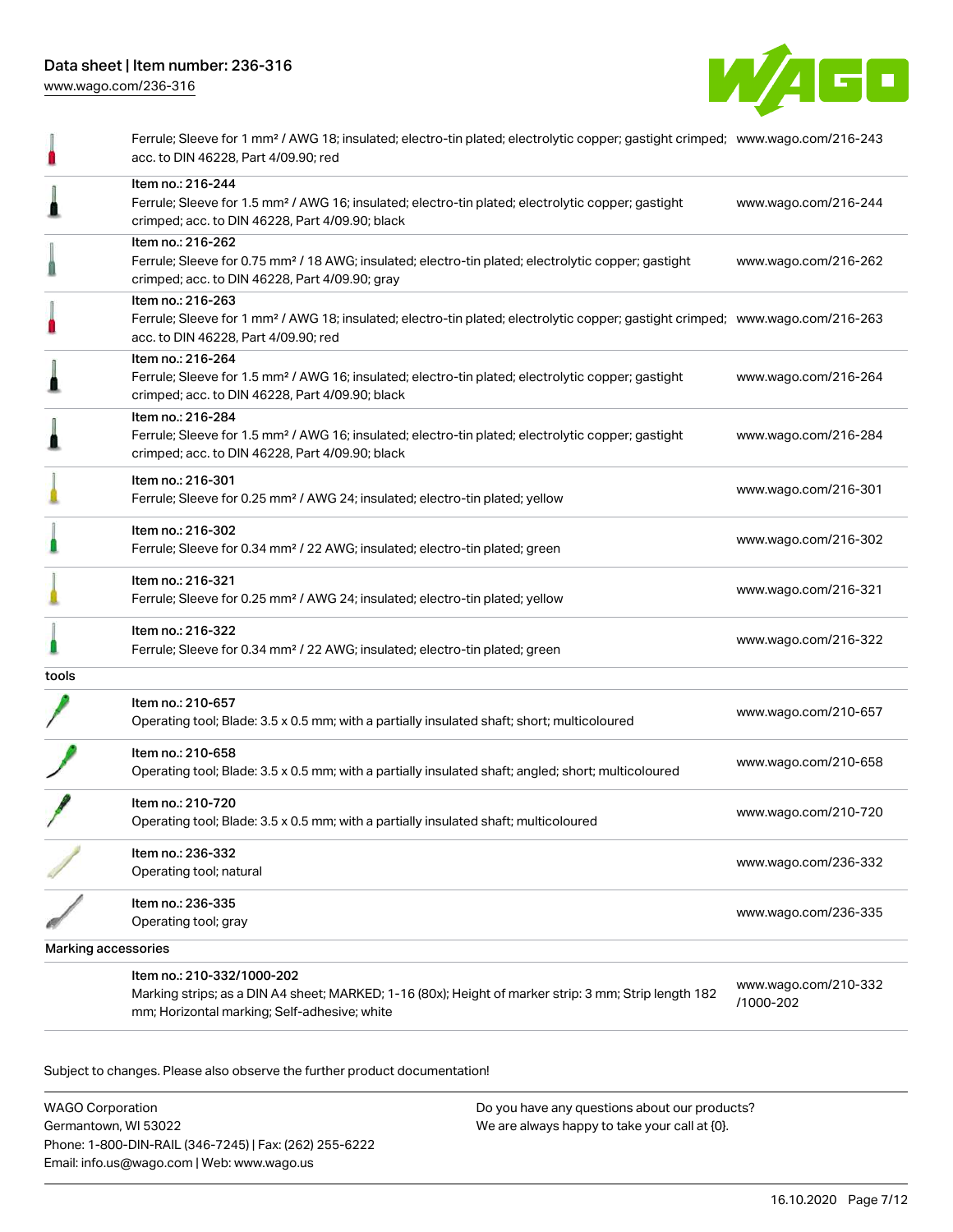Email: info.us@wago.com | Web: www.wago.us



| Item no.: 210-332/1000-204<br>Marking strips; as a DIN A4 sheet; MARKED; 17-31 (80x); Height of marker strip: 3 mm; Strip length 182 /1000-204<br>mm; Horizontal marking; Self-adhesive; white |                                                                                                        | www.wago.com/210-332 |                      |
|------------------------------------------------------------------------------------------------------------------------------------------------------------------------------------------------|--------------------------------------------------------------------------------------------------------|----------------------|----------------------|
| Item no.: 210-332/1000-206<br>mm; Horizontal marking; Self-adhesive; white                                                                                                                     | Marking strips; as a DIN A4 sheet; MARKED; 33-48 (80x); Height of marker strip: 3 mm; Strip length 182 | /1000-206            | www.wago.com/210-332 |
| Item no.: 210-332/1016-202<br>mm; Horizontal marking; Self-adhesive; white                                                                                                                     | Marking strips; as a DIN A4 sheet; MARKED; 1-16 (80x); Height of marker strip: 3 mm; Strip length 182  | /1016-202            | www.wago.com/210-332 |
| Item no.: 210-332/1016-204<br>mm; Horizontal marking; Self-adhesive; white                                                                                                                     | Marking strips; as a DIN A4 sheet; MARKED; 17-31 (80x); Height of marker strip: 3 mm; Strip length 182 | /1016-204            | www.wago.com/210-332 |
| Item no.: 210-332/1016-206<br>mm; Horizontal marking; Self-adhesive; white                                                                                                                     | Marking strips; as a DIN A4 sheet; MARKED; 33-48 (80x); Height of marker strip: 3 mm; Strip length 182 | /1016-206            | www.wago.com/210-332 |
| <b>Downloads</b><br>Documentation                                                                                                                                                              |                                                                                                        |                      |                      |
| <b>Additional Information</b><br>Technical explanations                                                                                                                                        | Apr 3, 2019                                                                                            | pdf<br>3.6 MB        | Download             |
| <b>CAD files</b><br>CAD data                                                                                                                                                                   |                                                                                                        |                      |                      |
| 2D/3D Models 236-316                                                                                                                                                                           |                                                                                                        | <b>URL</b>           | Download             |
| <b>CAE</b> data                                                                                                                                                                                |                                                                                                        |                      |                      |
| EPLAN Data Portal 236-316                                                                                                                                                                      |                                                                                                        | <b>URL</b>           | Download             |
| ZUKEN Portal 236-316                                                                                                                                                                           |                                                                                                        | <b>URL</b>           | Download             |
| <b>PCB Design</b>                                                                                                                                                                              |                                                                                                        |                      |                      |
| Symbol and Footprint 236-316                                                                                                                                                                   |                                                                                                        | <b>URL</b>           | Download             |
| CAx data for your PCB design, consisting of "schematic symbols and PCB footprints",<br>allow easy integration of the WAGO component into your development environment.                         |                                                                                                        |                      |                      |
| Supported formats:                                                                                                                                                                             |                                                                                                        |                      |                      |
| Subject to changes. Please also observe the further product documentation!                                                                                                                     |                                                                                                        |                      |                      |
| <b>WAGO Corporation</b><br>Germantown, WI 53022<br>Phone: 1-800-DIN-RAIL (346-7245)   Fax: (262) 255-6222                                                                                      | Do you have any questions about our products?<br>We are always happy to take your call at {0}.         |                      |                      |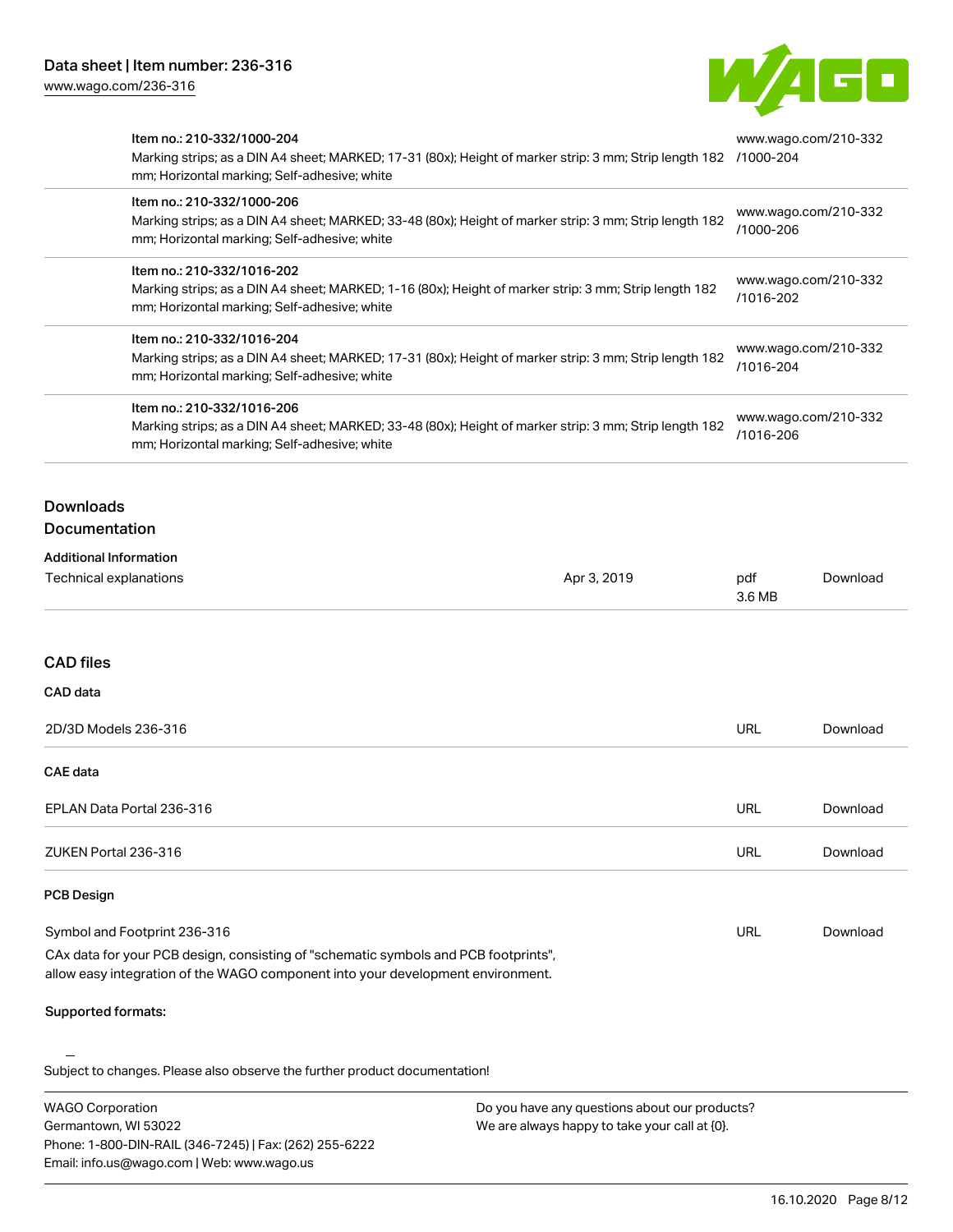[www.wago.com/236-316](http://www.wago.com/236-316)

- $\blacksquare$ Accel EDA 14 & 15
- $\blacksquare$ Altium 6 to current version
- $\blacksquare$ Cadence Allegro
- $\blacksquare$ **DesignSpark**
- П Eagle Libraries
- $\blacksquare$ KiCad
- $\blacksquare$ Mentor Graphics BoardStation
- $\blacksquare$ Mentor Graphics Design Architect
- $\blacksquare$ Mentor Graphics Design Expedition 99 and 2000
- $\blacksquare$ OrCAD 9.X PCB and Capture
- $\blacksquare$ PADS PowerPCB 3, 3.5, 4.X, and 5.X
- $\blacksquare$ PADS PowerPCB and PowerLogic 3.0
- $\blacksquare$ PCAD 2000, 2001, 2002, 2004, and 2006
- $\blacksquare$ Pulsonix 8.5 or newer
- $\blacksquare$ **STL**
- $\blacksquare$ 3D STEP
- $\blacksquare$ TARGET 3001!
- $\blacksquare$ View Logic ViewDraw
- $\blacksquare$ Quadcept
- П Zuken CadStar 3 and 4
- $\blacksquare$ Zuken CR-5000 and CR-8000

PCB Component Libraries (EDA), PCB CAD Library Ultra Librarian

# Installation Notes

Conductor termination

Subject to changes. Please also observe the further product documentation!

WAGO Corporation Germantown, WI 53022 Phone: 1-800-DIN-RAIL (346-7245) | Fax: (262) 255-6222 Email: info.us@wago.com | Web: www.wago.us

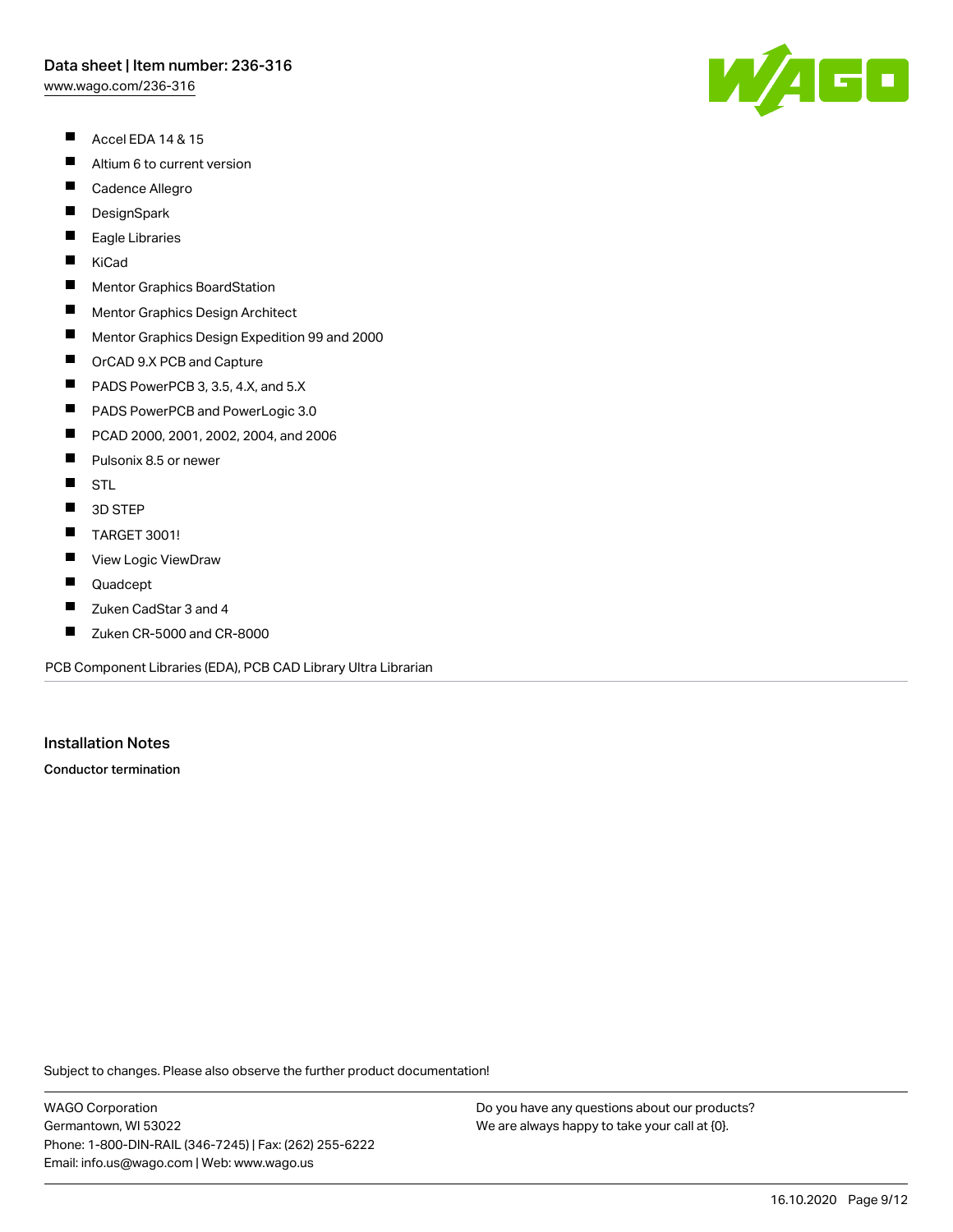## Data sheet | Item number: 236-316 [www.wago.com/236-316](http://www.wago.com/236-316)





Inserting a conductor via 3.5 mm screwdriver.

Screwdriver actuation parallel to conductor entry.



screwdriver.

Screwdriver actuation perpendicular to conductor entry.



Inserting a conductor via 3.5 mm Inserting a conductor via operating tool.

Subject to changes. Please also observe the further product documentation!

WAGO Corporation Germantown, WI 53022 Phone: 1-800-DIN-RAIL (346-7245) | Fax: (262) 255-6222 Email: info.us@wago.com | Web: www.wago.us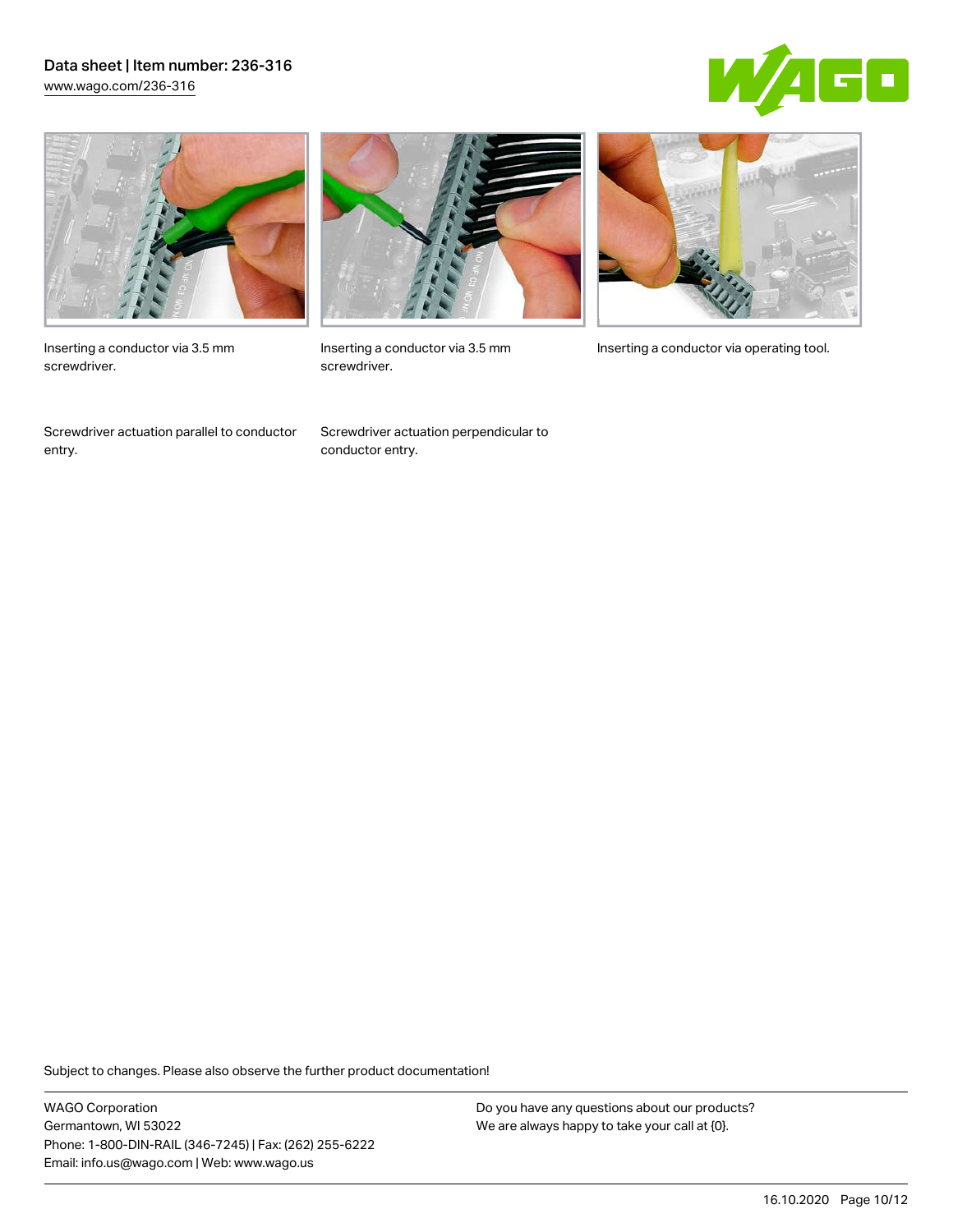## Data sheet | Item number: 236-316 [www.wago.com/236-316](http://www.wago.com/236-316)





Compared to standard screwdrivers, these operating tools are far more convenient for wiring PCB terminal strips at factory.

Installation



PCB Terminal Strips placed behind each other save space – staggering them by half the pin spacing simplifies subsequent wiring of the first row.

Installation

Subject to changes. Please also observe the further product documentation!

WAGO Corporation Germantown, WI 53022 Phone: 1-800-DIN-RAIL (346-7245) | Fax: (262) 255-6222 Email: info.us@wago.com | Web: www.wago.us